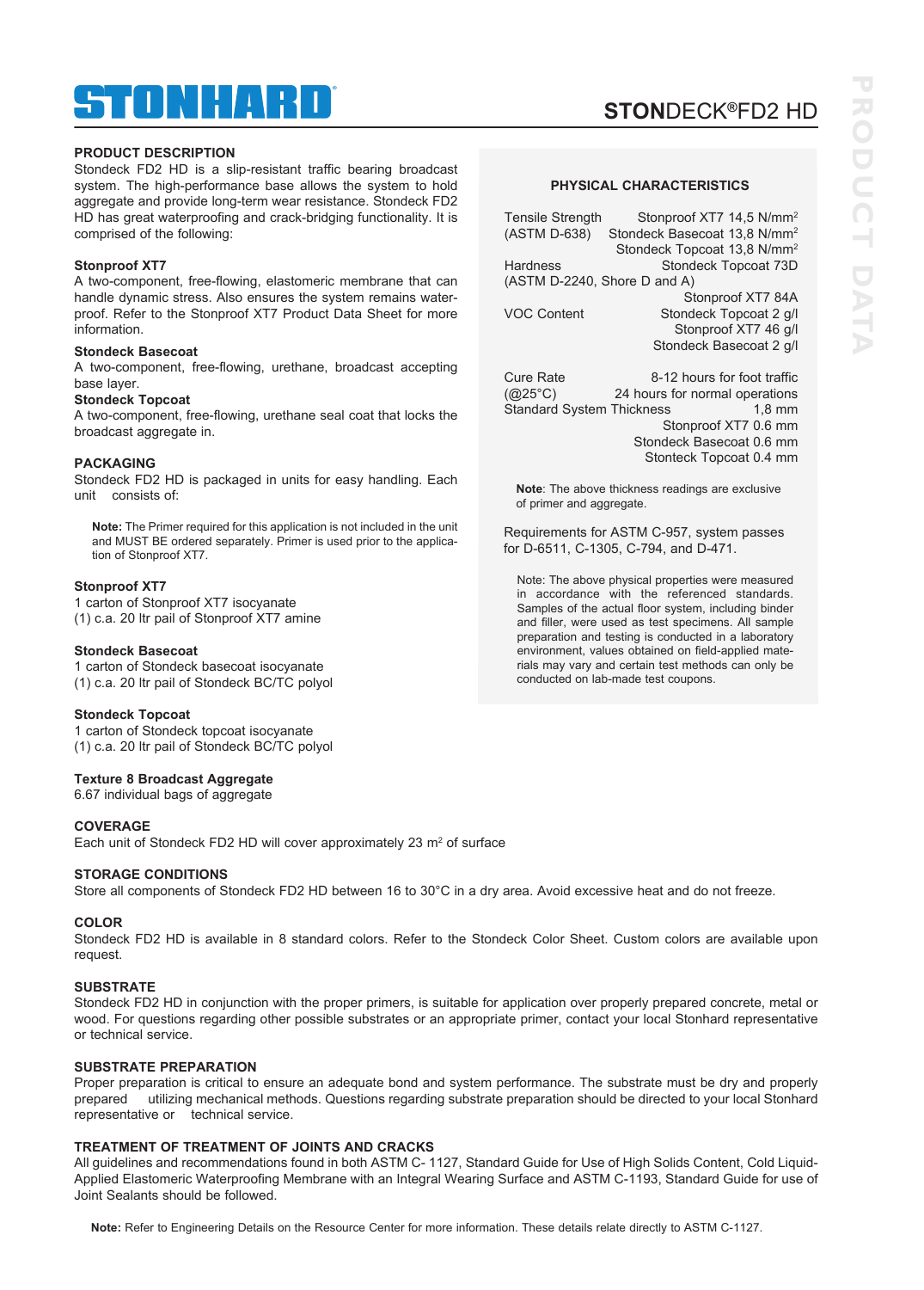## **Expansion and Isolation Joints on All Deck Levels**

These joints are designed to handle significant structural movement. Typical membrane/wear surface systems are unable to bridge the amount of movement present in these joints and the system should be terminated on either side of the joint and the joint sealant system utilized to address the joint finish. Larger joints greater than c.a. 38.1 mm typically require a mechanical joint. Contact technical service for specific recommendations.

## **Hairline Cracks and Cold Seams**

Hairline cracks (less than 1.6 mm) in width and substrate cold seams are cleaned well and filled with Stonproof XT7 to a width of c.a. 76 mm on either side of the crack or seam.

- Cracks and cold seams are cleaned out well to remove loose particles.
- Stonproof XT7 is mixed and applied filling the joint area with a minimum of 0,8 mm of membrane.

## **Cracks Wider than 1.6 mm and Control/Expansion Joints Less than 25 mm in width**

Wider cracks and control joints are pre-filled with a sealant to ensure the membrane layer is uniform across the crack area.

- Cracks larger than 1.6 mm are routed out and then filled with a high performance medium-modulus non-sag polyurethane sealant ensuring the filled sealant is flush with the concrete level, but not running out onto the deck surface. Please consult the Technical Service to for the proper sealant reccomendation.
- Control joints are detailed with backer rod and filled with a high performance medium-modulus non-sag polyurethane sealant ensuring the filled sealant is flush with the concrete level, but not running out onto the deck surface.
- Once the sealant is cured, Stonproof XT7 is applied to a width of c.a. 75 mm on either side of the crack/joint over the primed area to a thickness of 0,8 mm.

**Note**: All control joints located on exposed upper decks must be honored utilizing an appropriate sealant. The deck membrane system must not be applied over the joints in these areas.

## *Flashing*

Flashing utilizing Stonproof XT7 and appropriate engineering fabric will be utilized where indicated on drawings.

For further questions regarding Stonproof XT7 application, refer to the Stonproof XT7 Product Data or contact the technical service team.

## **PRIMING**

For standard applications of Stondeck FD2-HD, primer is required prior to the application of Stonproof XT7. HT Primer is the required primer. Refer to the Stonproof XT7 product data sheet for further details.

## **MIXING**

- Proper mixing is critical for the product to exhibit the proper application properties, cure and ultimate physical properties.
- Mechanical mixing using a slow-speed drill and a mixing blade.
- See Stondeck FD2 HD Directions for further details.

## **APPLYING**

- For optimal working conditions, install Stondeck FD2 HD when the material and substrate temperature is between 16 to 30°C. The cure time and application properties of the material are severely affected at temperatures outside of this range.
- Material must be applied immediately after mixing.
- Area must be primed using HT Primer or Stonchem Epoxy Primer. Allow primer to cure.
- Apply Stonproof XT7 with a 0,8 mmnotched squeegee.
- Backroll the wet material with a nap roller.
- Once the Stonproof XT7 is cured, apply Stondeck Basecoat using a 0,8 mm notched squeegee.
- Backroll the material with a nap roller.
- Wait about 15 minutes from the time the material has been squeegeed, then broadcast Texture 8 to refusal.
- Once cured, remove excess aggregate.
- Apply Stondeck Topcoat with a flat squeegee.
- Back roll and finish roll.
- Detailed application instructions can be found in the Stondeck FD2 HD Directions.

## **PRECAUTIONS**

- Use these materials only in strict accordance with the manufacturer's recommended safety procedures. Dispose of waste materials in accordance with government regulations.
- The selection of proper protective clothing and equipment will significantly reduce the risk of injury. Body covering apparel, safety goggles or safety glasses and impermeable gloves are required.
- In case of contact, flush area with water for 15 minutes and seek medical attention. Wash skin with soap and water.
- If material is ingested, immediately contact a physician. DO NOT INDUCE VOMITING.

## **NOTES**

- Use only with adequate ventilation.
- Procedures for cleaning of the flooring system during operations can be found in the Stonhard Floor Maintenance Guide.
- Specific information regarding chemical resistance is available in the Stonshield Chemical Resistance Guide.
- Safety Data Sheets for Stondeck are available online at www.stonhard.com under Products or upon request.
- The appearance of all floor, wall and lining systems will change over time due to normal wear, abrasion, traffic and cleaning. Generally, high gloss coatings are subject to a reduction in gloss, while matte finish coatings can increase in gloss level under normal operating conditions.